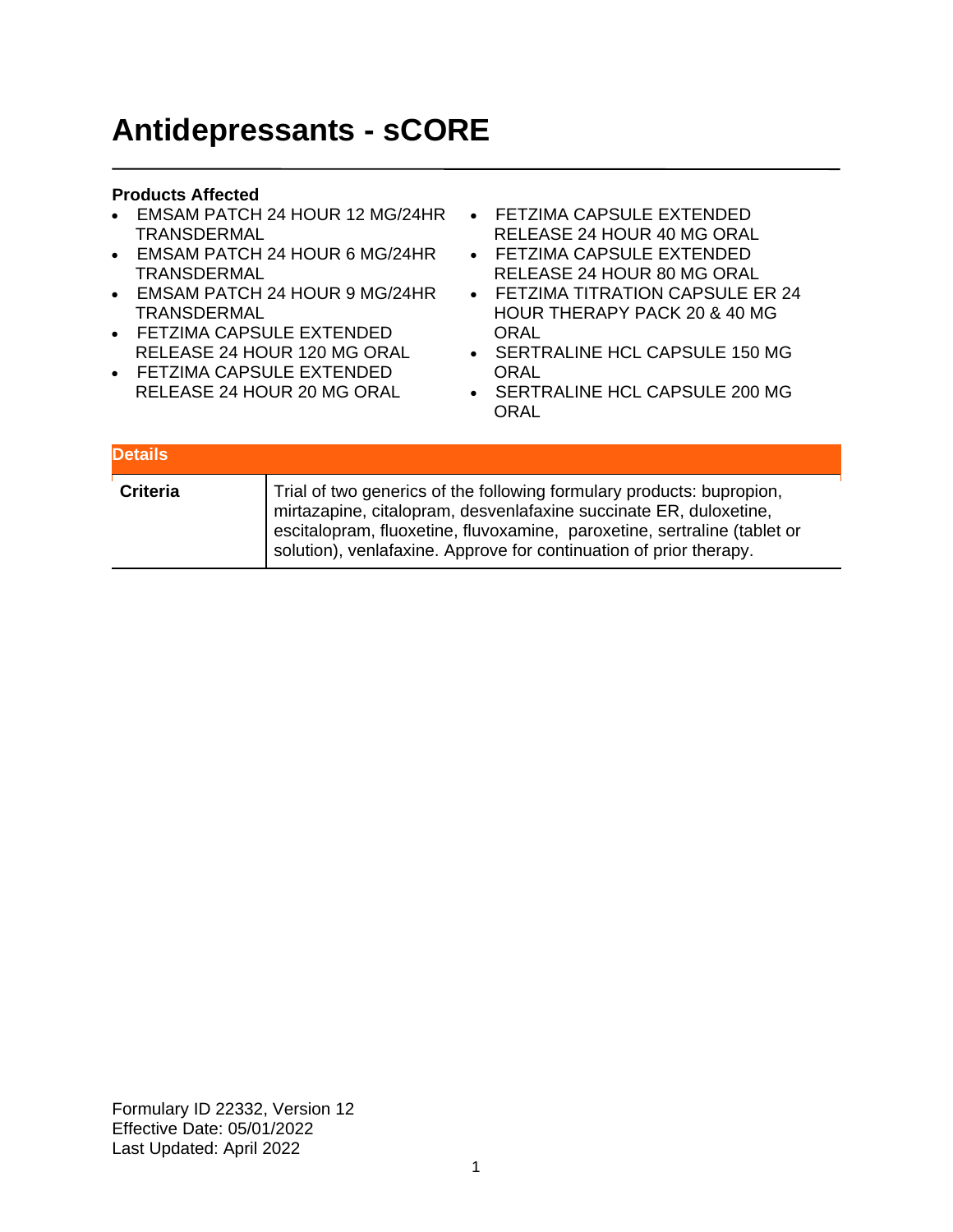## **Atypical Antipsychotics - sCORE**

### **Products Affected**

- CAPLYTA CAPSULE 42 MG ORAL
- FANAPT TABLET 1 MG ORAL
- FANAPT TABLET 10 MG ORAL
- FANAPT TABLET 12 MG ORAL
- FANAPT TABLET 2 MG ORAL
- FANAPT TABLET 4 MG ORAL
- FANAPT TABLET 6 MG ORAL
- FANAPT TABLET 8 MG ORAL
- 
- 2 & 4 & 6 MG ORAL
- LYBALVI TABLET 10-10 MG ORAL
- LYBALVI TABLET 15-10 MG ORAL
- LYBALVI TABLET 20-10 MG ORAL
- LYBALVI TABLET 5-10 MG ORAL
- VRAYLAR CAPSULE 1.5 MG ORAL
- VRAYLAR CAPSULE 3 MG ORAL
- VRAYLAR CAPSULE 4.5 MG ORAL
- VRAYLAR CAPSULE 6 MG ORAL
- FANAPT TITRATION PACK TABLET 1 & VRAYLAR CAPSULE THERAPY PACK 1.5 & 3 MG ORAL

| <b>Details</b>  |                                                                                                                                                                                                                                                                                                                                                 |
|-----------------|-------------------------------------------------------------------------------------------------------------------------------------------------------------------------------------------------------------------------------------------------------------------------------------------------------------------------------------------------|
| <b>Criteria</b> | Trial of two of the following oral generic formulary atypical antipsychotic<br>agents: aripiprazole, olanzapine, paliperidone, quetiapine, risperidone,<br>ziprasidone. Approve for continuation of prior therapy. Step requirement<br>does not apply for Caplyta if request is for depressive episodes<br>associated bipolar I or II disorder. |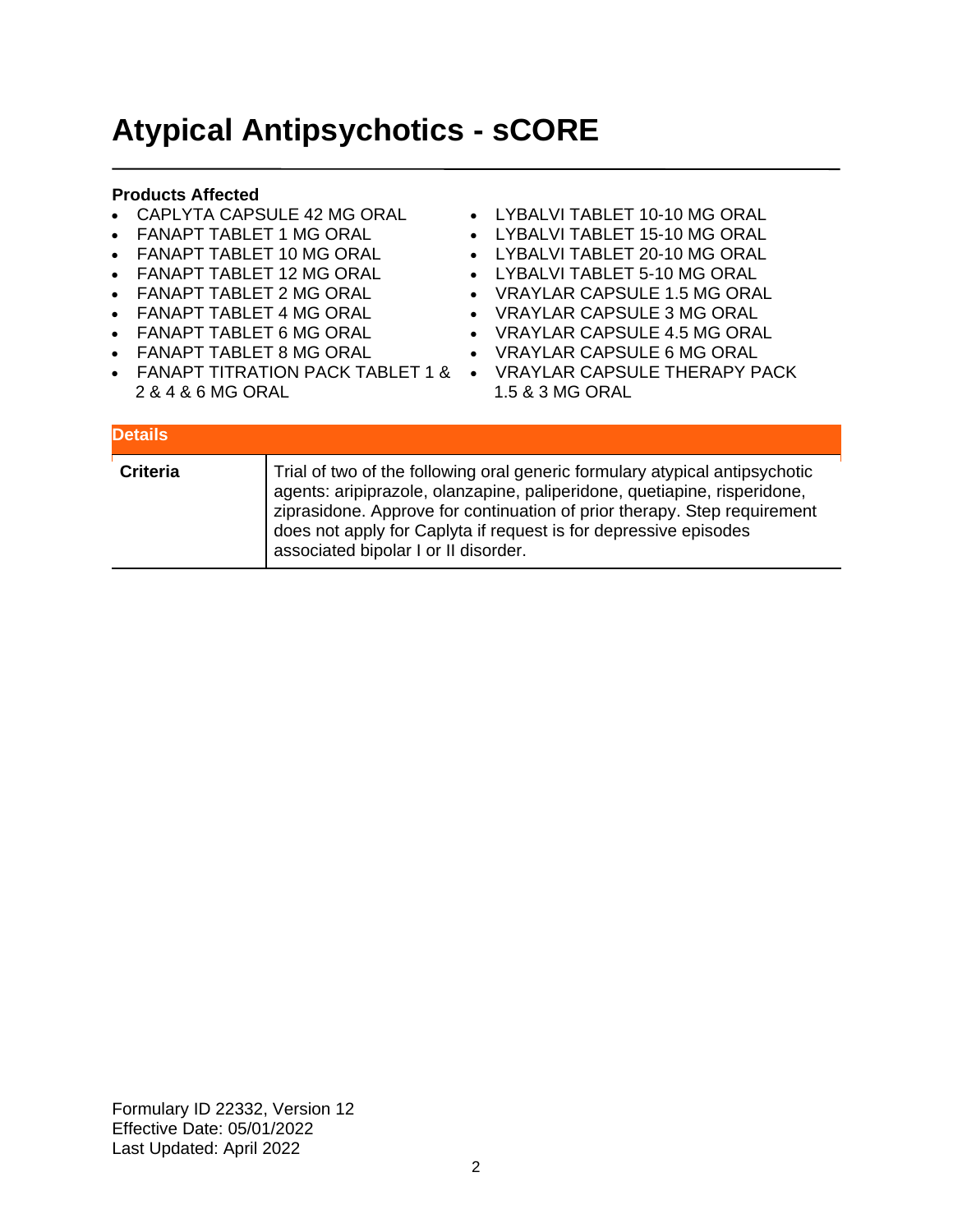# **Glucagon- sCORE**

### **Products Affected**

• GLUCAGEN HYPOKIT SOLUTION RECONSTITUTED 1 MG INJECTION

| <b>Details</b>  |                                                            |
|-----------------|------------------------------------------------------------|
| <b>Criteria</b> | Trial of one of the following: Gvoke, Baqsimi, or Glucagon |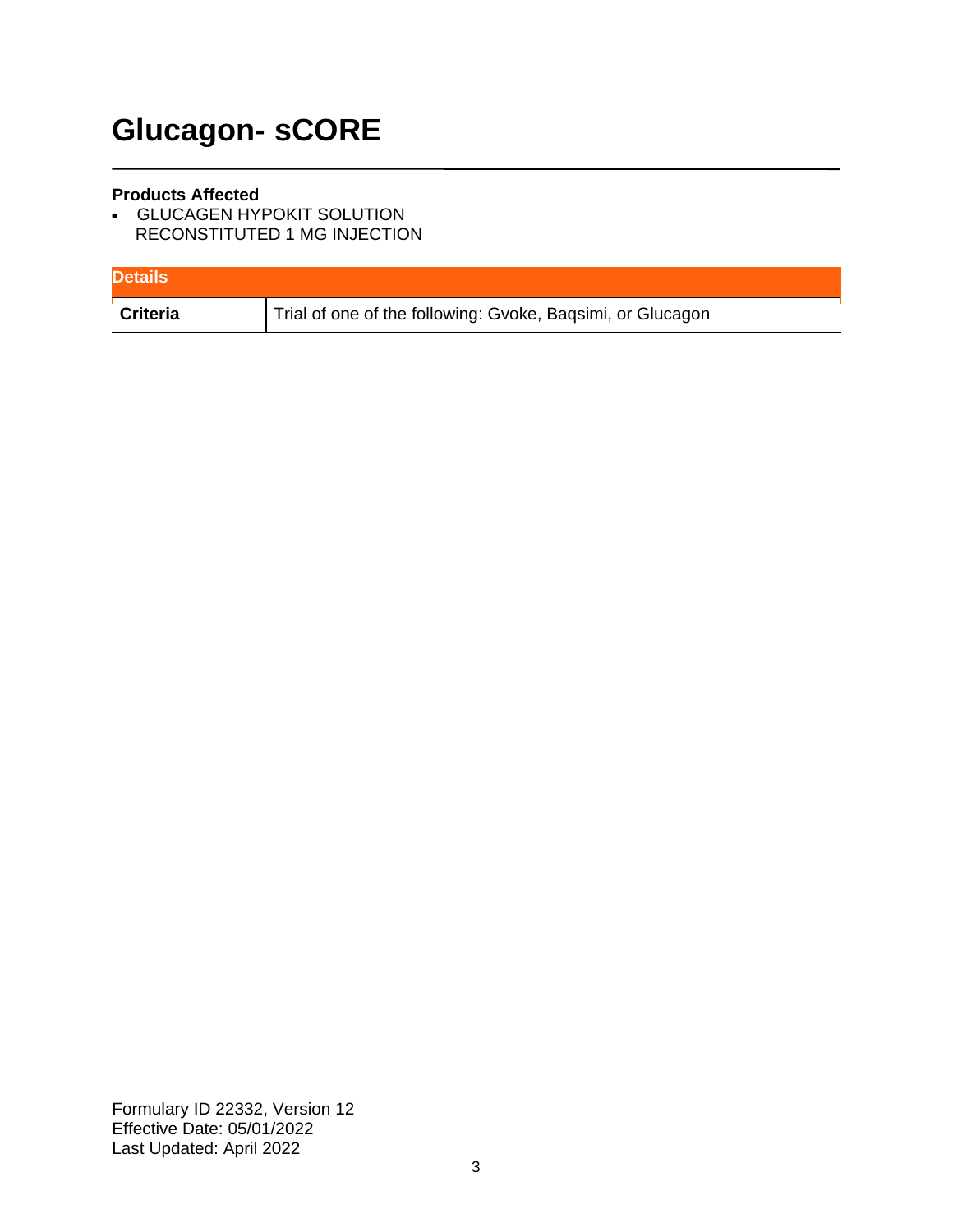## **Invega Hafyera Therapy - sCORE**

### **Products Affected**

- INVEGA HAFYERA SUSPENSION PREFILLED SYRINGE 1092 MG/3.5ML INTRAMUSCULAR
- INVEGA HAFYERA SUSPENSION PREFILLED SYRINGE 1560 MG/5ML INTRAMUSCULAR

| <b>Details</b>  |                                                                                                                                                 |
|-----------------|-------------------------------------------------------------------------------------------------------------------------------------------------|
| <b>Criteria</b> | Trial of one of the following: Invega Sustenna or Invega Trinza. Step<br>applies to new starts only. Approve for continuation of prior therapy. |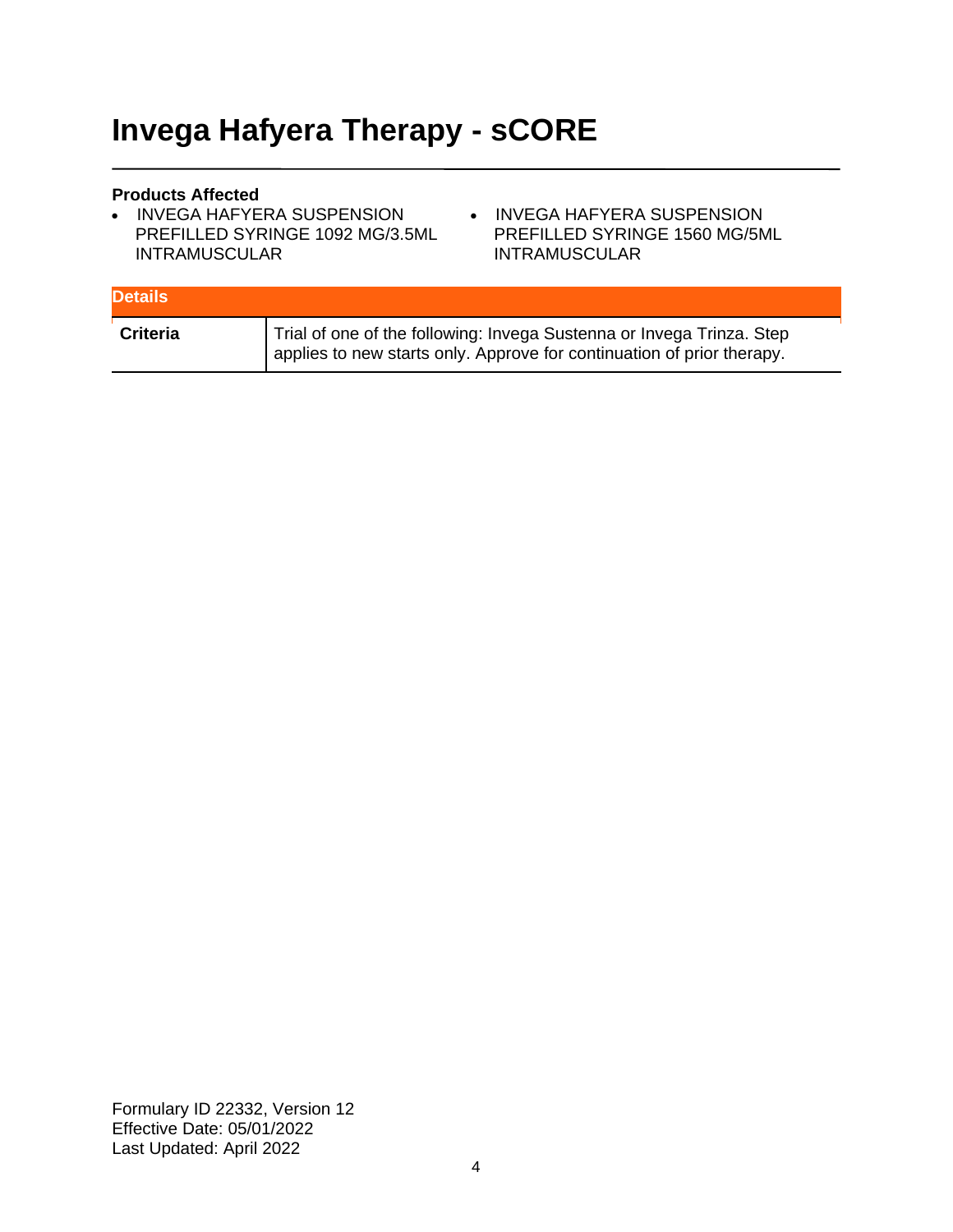## **NAMZARIC - sCORE**

#### **Products Affected**

- NAMZARIC CAPSULE ER 24 HOUR THERAPY PACK 7 & 14 & 21 &28 -10 MG ORAL
- NAMZARIC CAPSULE EXTENDED RELEASE 24 HOUR 14-10 MG ORAL
- NAMZARIC CAPSULE EXTENDED RELEASE 24 HOUR 21-10 MG ORAL
- NAMZARIC CAPSULE EXTENDED RELEASE 24 HOUR 28-10 MG ORAL
- NAMZARIC CAPSULE EXTENDED RELEASE 24 HOUR 7-10 MG ORAL

| <b>Details</b>  |                                             |
|-----------------|---------------------------------------------|
| <b>Criteria</b> | Trial of generic memantine extended-release |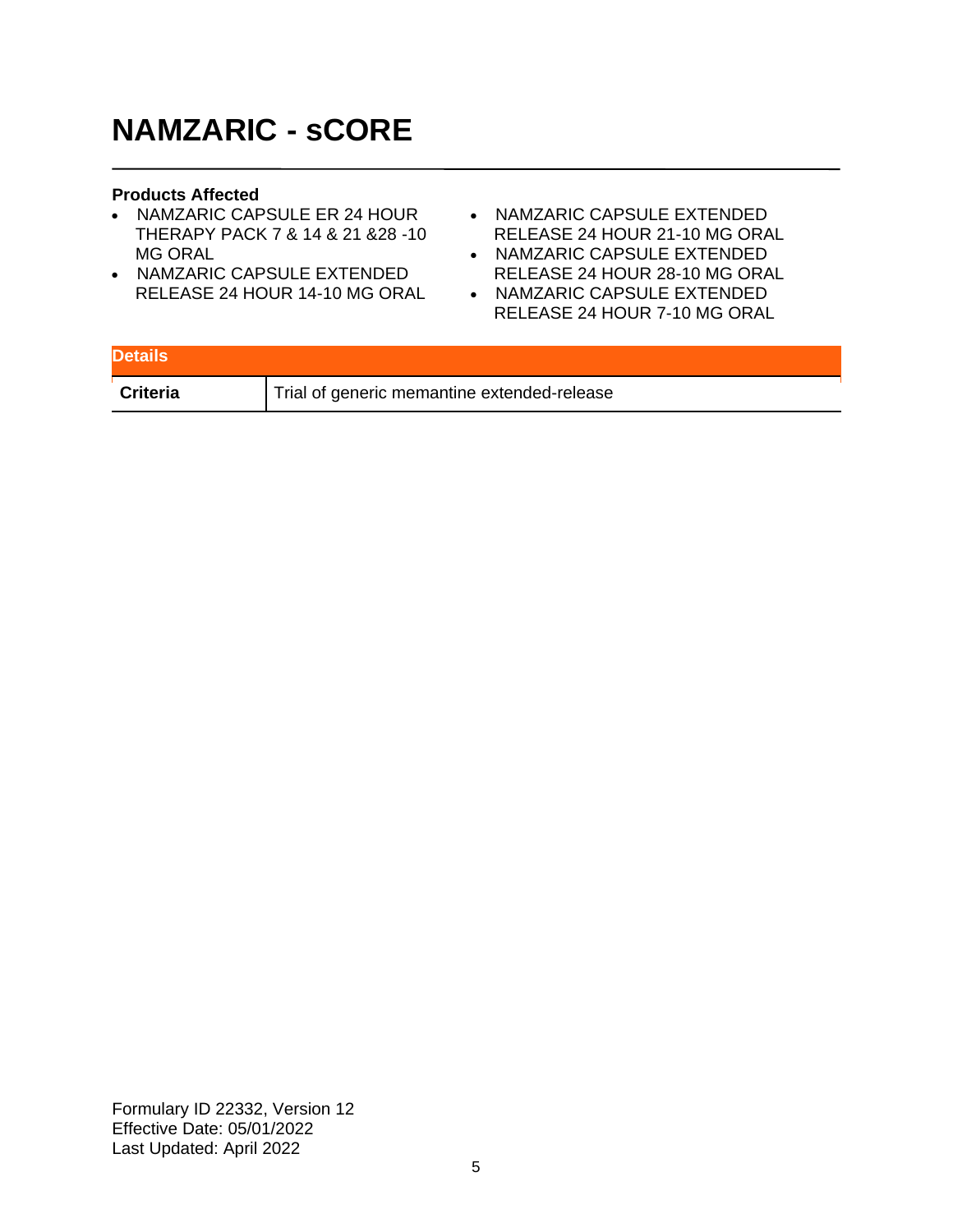## **PD agents - sCORE**

### **Products Affected**

- NEUPRO PATCH 24 HOUR 1 MG/24HR NEUPRO PATCH 24 HOUR 4 MG/24HR TRANSDERMAL
- NEUPRO PATCH 24 HOUR 2 MG/24HR NEUPRO PATCH 24 HOUR 6 MG/24HR TRANSDERMAL
- NEUPRO PATCH 24 HOUR 3 MG/24HR TRANSDERMAL
- TRANSDERMAL
- TRANSDERMAL
- NEUPRO PATCH 24 HOUR 8 MG/24HR TRANSDERMAL

| <b>Details</b>  |                                                                                                    |
|-----------------|----------------------------------------------------------------------------------------------------|
| <b>Criteria</b> | Trial of one of the following generic formulary dopamine agonist agent:<br>pramipexole, ropinirole |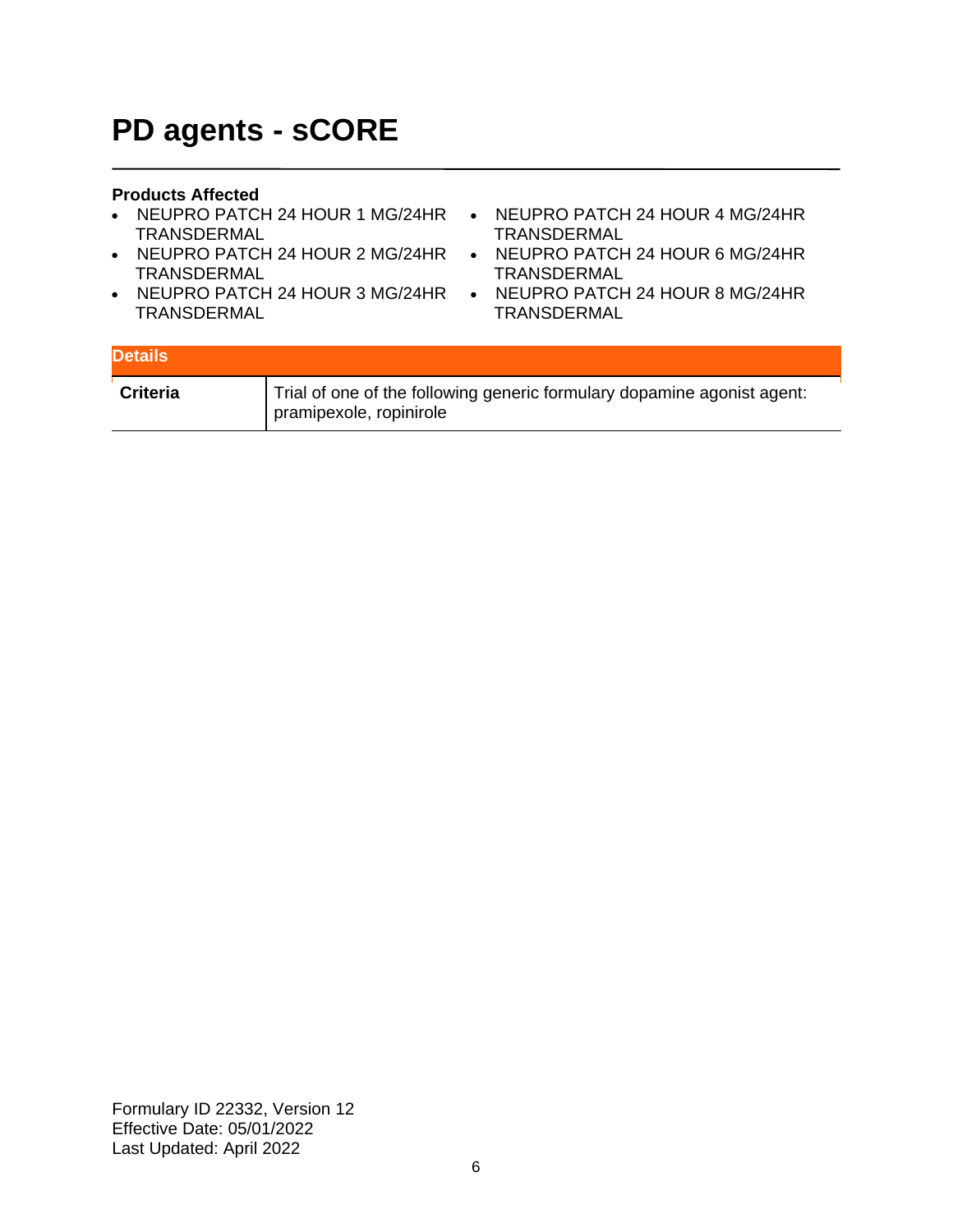## **RELISTOR - sCORE**

### **Products Affected**

- RELISTOR SOLUTION 12 MG/0.6ML **SUBCUTANEOUS**
- RELISTOR SOLUTION 12 MG/0.6ML SUBCUTANEOUS (0.6ML SYRINGE)
- RELISTOR SOLUTION 8 MG/0.4ML **SUBCUTANEOUS**
- RELISTOR TABLET 150 MG ORAL

| <b>Details</b>  | <b>SUBCUTANLOUS (U.0ML STRINGL)</b> |
|-----------------|-------------------------------------|
| <b>Criteria</b> | Trial of lubiprostone or lactulose  |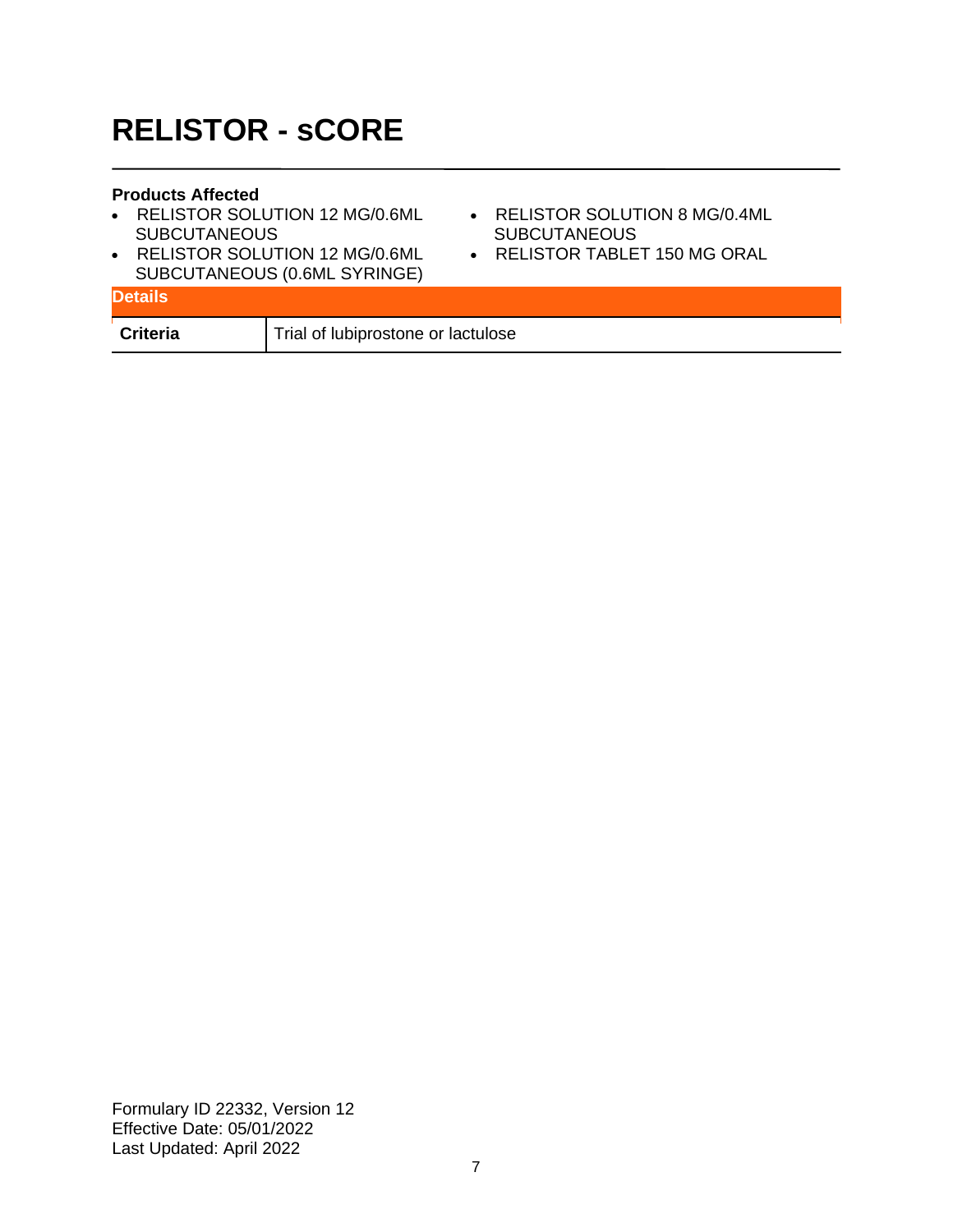# **RYTARY - sCORE**

#### **Products Affected**

- RYTARY CAPSULE EXTENDED RELEASE 23.75-95 MG ORAL
- RYTARY CAPSULE EXTENDED RELEASE 36.25-145 MG ORAL
- RYTARY CAPSULE EXTENDED RELEASE 48.75-195 MG ORAL
- RYTARY CAPSULE EXTENDED RELEASE 61.25-245 MG ORAL

| <b>Details</b> |                                                                |
|----------------|----------------------------------------------------------------|
| Criteria       | Trial of one generic carbidopa/levodopa containing formulation |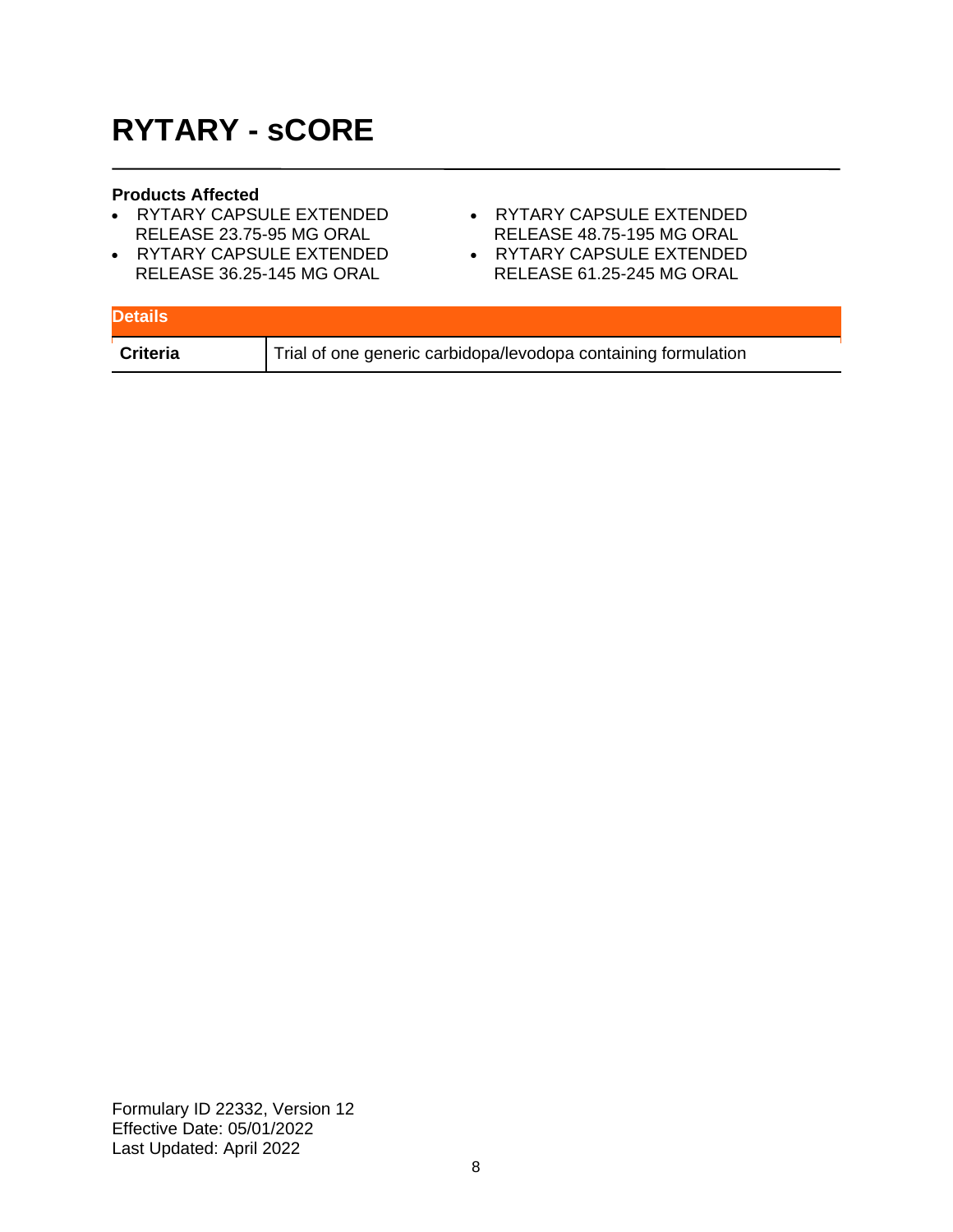# **Skin Cancer Agents - sCORE**

#### **Products Affected**

- *diclofenac sodium gel 3 % external*
- PICATO GEL 0.05 % EXTERNAL
- PICATO GEL 0.015 % EXTERNAL

| <b>Details</b>  |                                    |
|-----------------|------------------------------------|
| <b>Criteria</b> | Trial of fluorouracil or imiquimod |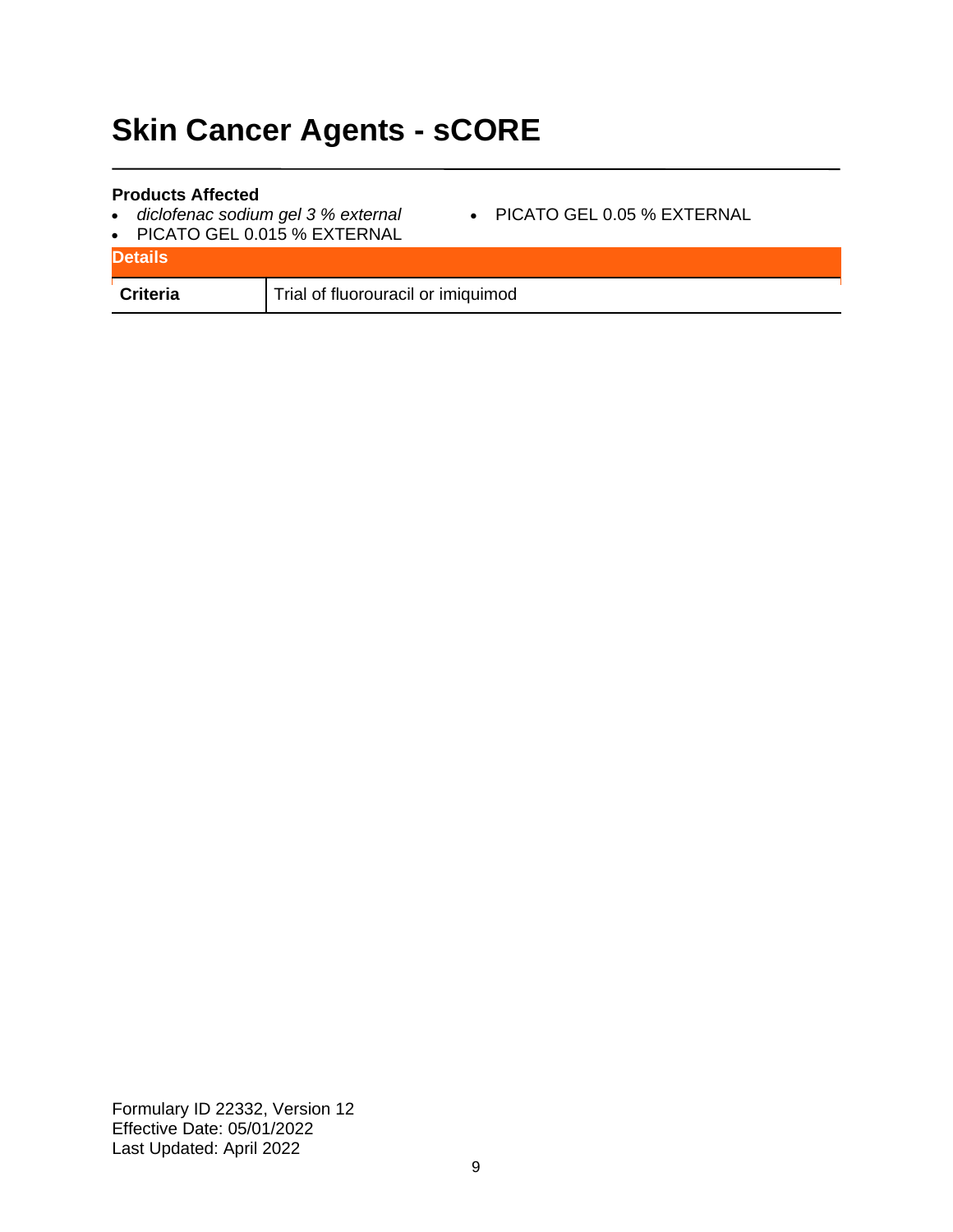#### **Products Affected**

• LIVALO TABLET 1 MG ORAL

• LIVALO TABLET 4 MG ORAL

• LIVALO TABLET 2 MG ORAL

| <b>Details</b>  |                                                                                                                                                                                |
|-----------------|--------------------------------------------------------------------------------------------------------------------------------------------------------------------------------|
| <b>Criteria</b> | Trial of any one of the following generic formulary HMG-CoA reductase<br>inhibitors (statin): atorvastatin, fluvastatin, lovastatin, pravastatin,<br>rosuvastatin, simvastatin |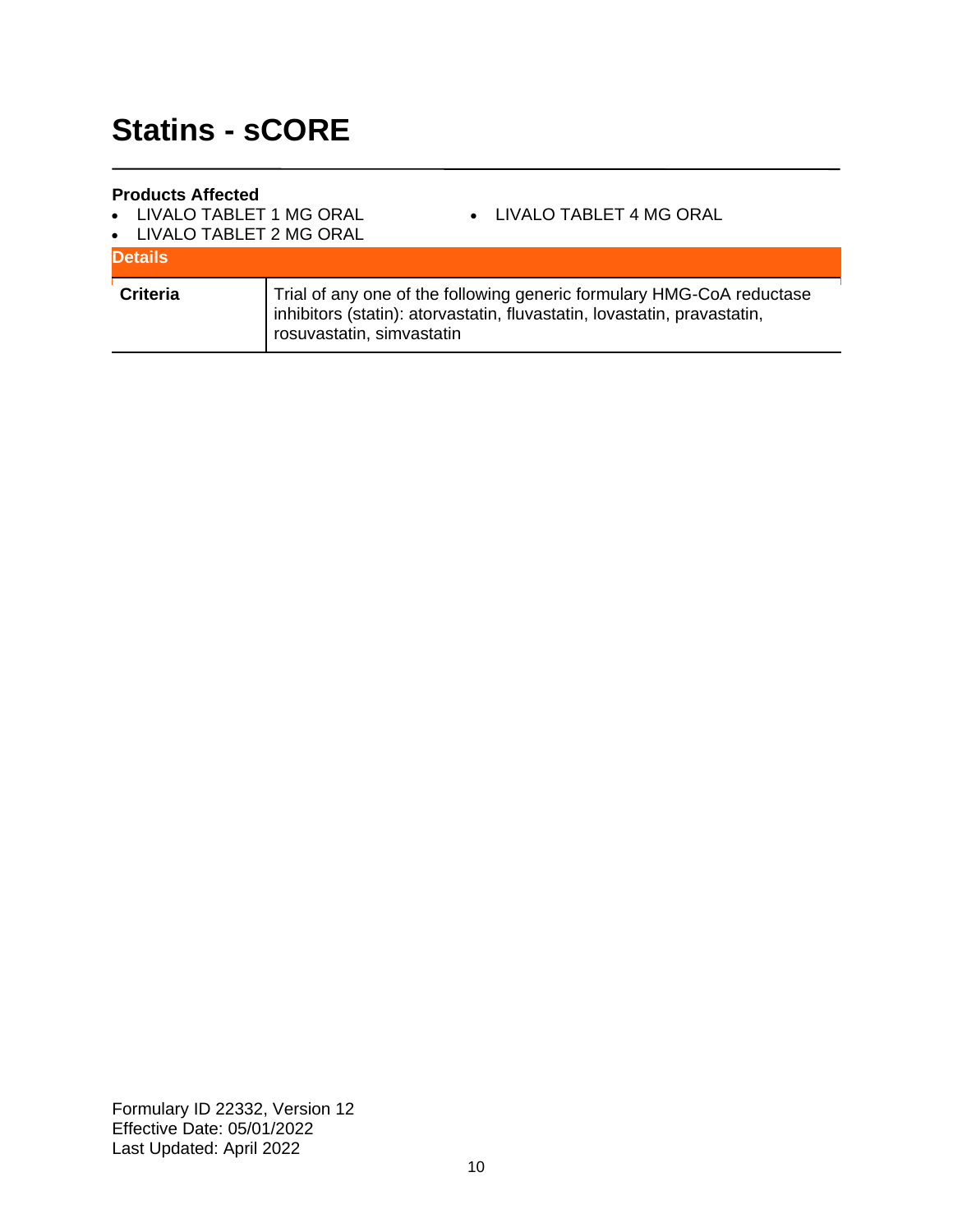### **Index of Drugs**

### **C**

| CAPLYTA CAPSULE 42 MG ORAL  2<br>D            |
|-----------------------------------------------|
| diclofenac sodium gel 3 % external  9<br>Е    |
| EMSAM PATCH 24 HOUR 12 MG/24HR                |
|                                               |
| EMSAM PATCH 24 HOUR 6 MG/24HR                 |
|                                               |
| EMSAM PATCH 24 HOUR 9 MG/24HR                 |
| F                                             |
|                                               |
| FANAPT TABLET 1 MG ORAL 2                     |
| FANAPT TABLET 10 MG ORAL 2                    |
| FANAPT TABLET 12 MG ORAL 2                    |
|                                               |
| FANAPT TABLET 2 MG ORAL 2                     |
| <b>FANAPT TABLET 4 MG ORAL 2</b>              |
| FANAPT TABLET 6 MG ORAL 2                     |
|                                               |
| <b>FANAPT TABLET 8 MG ORAL 2</b>              |
| <b>FANAPT TITRATION PACK TABLET 1 &amp; 2</b> |
|                                               |
|                                               |
| FETZIMA CAPSULE EXTENDED                      |
| RELEASE 24 HOUR 120 MG ORAL  1                |
|                                               |
| <b>FETZIMA CAPSULE EXTENDED</b>               |
| RELEASE 24 HOUR 20 MG ORAL  1                 |
| <b>FETZIMA CAPSULE EXTENDED</b>               |
|                                               |
| RELEASE 24 HOUR 40 MG ORAL  1                 |
| <b>FETZIMA CAPSULE EXTENDED</b>               |
|                                               |
| RELEASE 24 HOUR 80 MG ORAL<br>1               |
| <b>FETZIMA TITRATION CAPSULE ER 24</b>        |
| HOUR THERAPY PACK 20 & 40 MG                  |
|                                               |
|                                               |
| G                                             |
| <b>GLUCAGEN HYPOKIT SOLUTION</b>              |
|                                               |
| <b>RECONSTITUTED 1 MG INJECTION 3</b>         |
| ı                                             |
| <b>INVEGA HAFYERA SUSPENSION</b>              |
|                                               |
| PREFILLED SYRINGE 1092 MG/3.5ML               |
| <b>INTRAMUSCULAR</b> 4                        |
| <b>INVEGA HAFYERA SUSPENSION</b>              |
|                                               |
| PREFILLED SYRINGE 1560 MG/5ML                 |
| <b>INTRAMUSCULAR</b> 4                        |
|                                               |
| L                                             |
| LIVALO TABLET 1 MG ORAL  10                   |
| LIVALO TABLET 2 MG ORAL  10                   |
|                                               |
| LIVALO TABLET 4 MG ORAL  10                   |
| LYBALVI TABLET 10-10 MG ORAL  2               |
| LYBALVI TABLET 15-10 MG ORAL  2               |
|                                               |
| Formulary ID 22332, Version 12                |
| <b>Effective Date: 05/01/2022</b>             |
|                                               |
| Last Updated: April 2022                      |

| LYBALVI TABLET 20-10 MG ORAL2        |
|--------------------------------------|
| LYBALVI TABLET 5-10 MG ORAL2         |
| N                                    |
| <b>NAMZARIC CAPSULE ER 24 HOUR</b>   |
| THERAPY PACK 7 & 14 & 21 & 28 - 10   |
|                                      |
| <b>NAMZARIC CAPSULE EXTENDED</b>     |
| RELEASE 24 HOUR 14-10 MG ORAL5       |
| NAMZARIC CAPSULE EXTENDED            |
| RELEASE 24 HOUR 21-10 MG ORAL5       |
| <b>NAMZARIC CAPSULE EXTENDED</b>     |
| RELEASE 24 HOUR 28-10 MG ORAL5       |
| NAMZARIC CAPSULE EXTENDED            |
| RELEASE 24 HOUR 7-10 MG ORAL5        |
| NEUPRO PATCH 24 HOUR 1 MG/24HR       |
|                                      |
| NEUPRO PATCH 24 HOUR 2 MG/24HR       |
|                                      |
| NEUPRO PATCH 24 HOUR 3 MG/24HR       |
|                                      |
| NEUPRO PATCH 24 HOUR 4 MG/24HR       |
|                                      |
| NEUPRO PATCH 24 HOUR 6 MG/24HR       |
|                                      |
| NEUPRO PATCH 24 HOUR 8 MG/24HR       |
|                                      |
| Р                                    |
| PICATO GEL 0.015 % EXTERNAL9         |
| PICATO GEL 0.05 % EXTERNAL9          |
| R                                    |
| RELISTOR SOLUTION 12 MG/0.6ML        |
|                                      |
| <b>RELISTOR SOLUTION 12 MG/0.6ML</b> |
| SUBCUTANEOUS (0.6ML SYRINGE)  7      |
| RELISTOR SOLUTION 8 MG/0.4ML         |
| SUBCUTANEOUS7                        |
| RELISTOR TABLET 150 MG ORAL 7        |
| RYTARY CAPSULE EXTENDED RELEASE      |
|                                      |
| RYTARY CAPSULE EXTENDED RELEASE      |
|                                      |
|                                      |
| RYTARY CAPSULE EXTENDED RELEASE      |
|                                      |
| RYTARY CAPSULE EXTENDED RELEASE      |
|                                      |
| S                                    |
| SERTRALINE HCL CAPSULE 150 MG        |